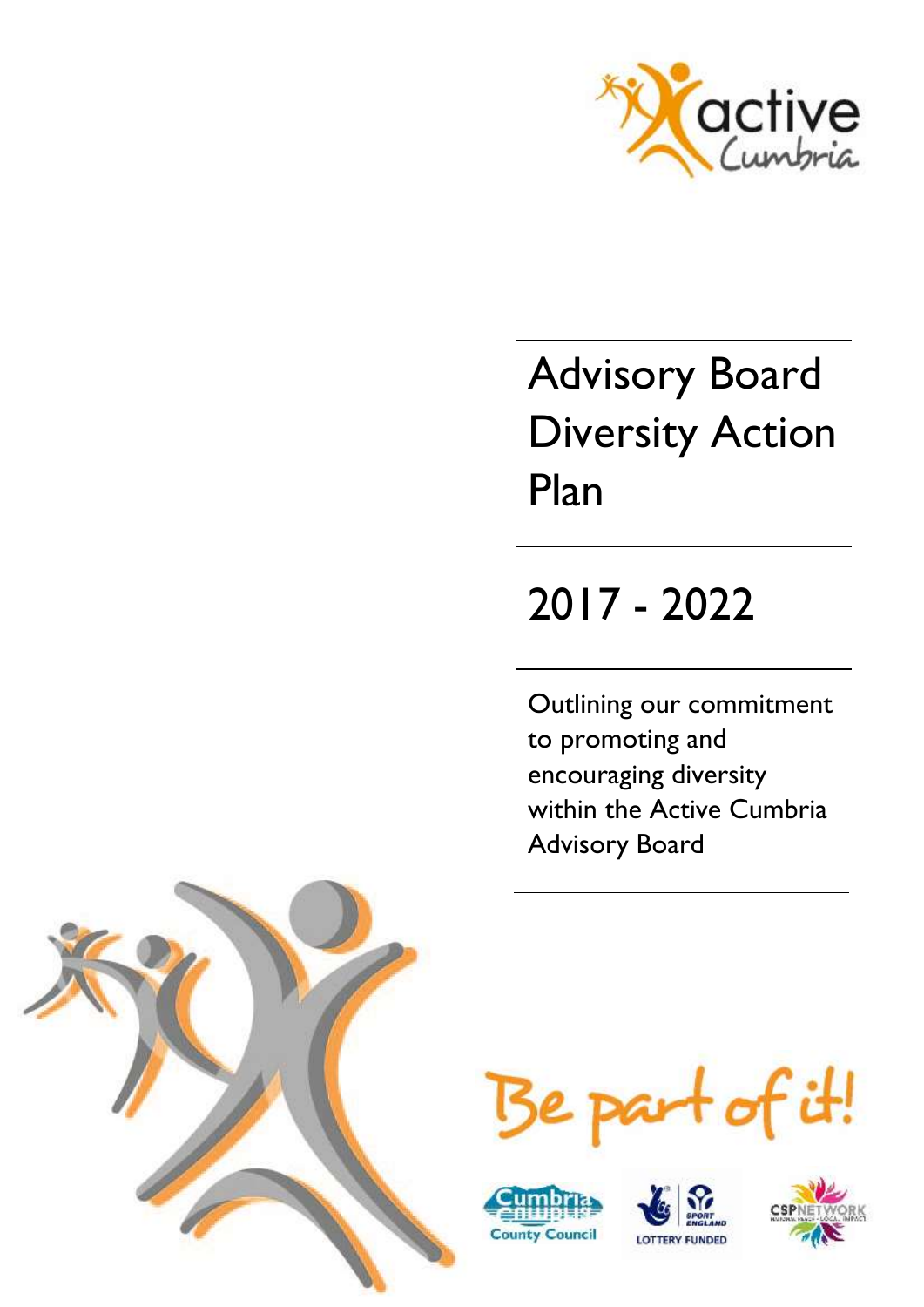## **About Us**

Active Cumbria is the active partnership for Cumbria, and is one of 43 such organisations in existence across the whole of England. Hosted within Cumbria County Council since our inception in 1999, we have a strong track record of success in the delivery of national services and programmes on behalf of our principal funder Sport England.

Through the provision of leadership, expertise, insight and connectivity, we also continue to support many local organisations to develop services to achieve a wide range of outcomes through increasing participation in physical activity and sport in communities across Cumbria.

We believe that physical activity and sport have a major role to play in improving the health and wellbeing of residents of Cumbria.

#### **Our Mission**

Improving lives through physical activity

#### **Our Vision**

Everyone in Cumbria is enjoying an active lifestyle.

#### **Our Values**

- **Communicate** in a clear and constructive way;
- Act with **honesty** and respect for others;
- Demonstrate a **positive** flexible attitude;
- Take **responsibility** for our actions;
- Be **committed** to 'one team'.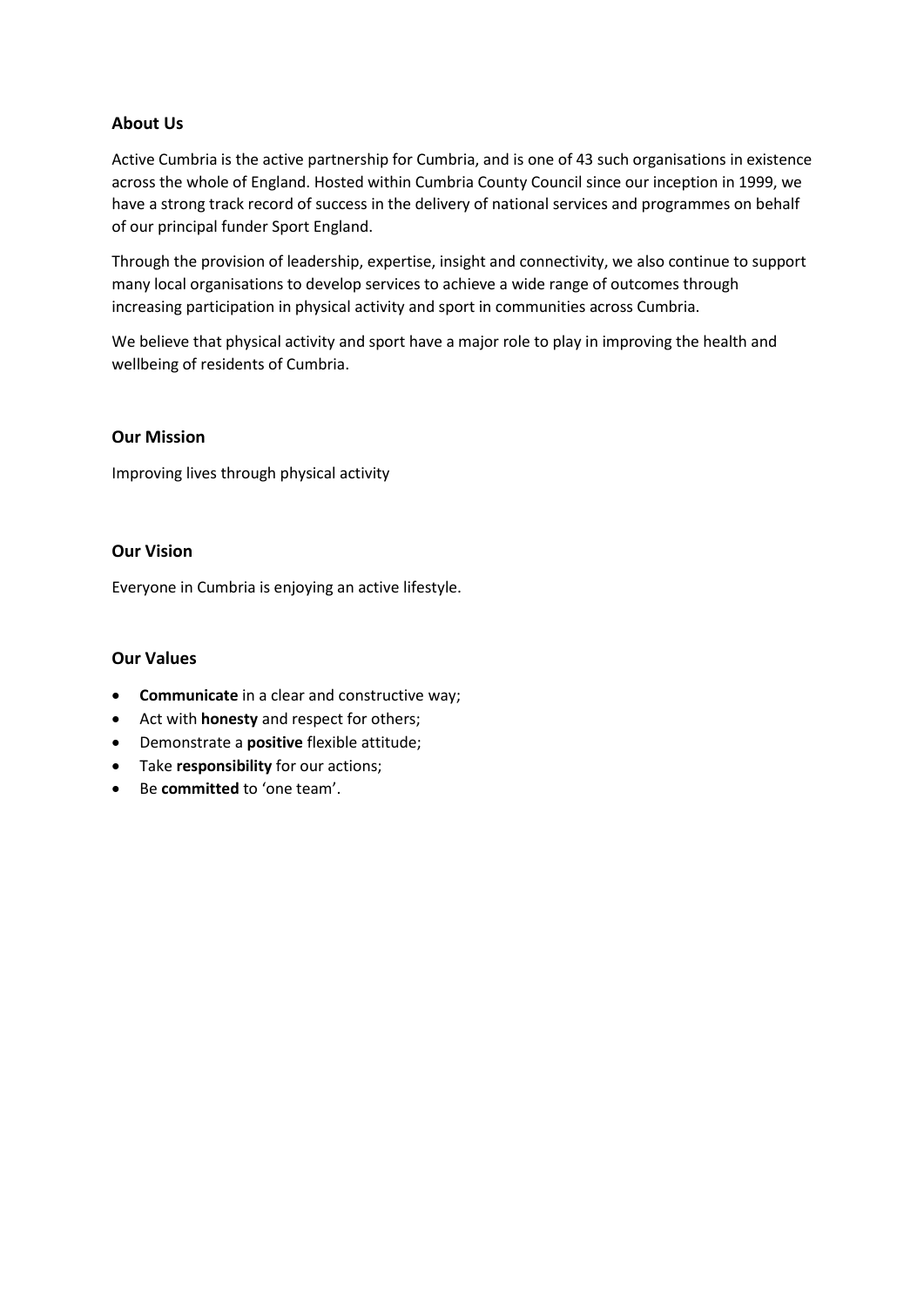## **Message from Our Chair**

**Active Cumbria Advisory Board** is committed to encouraging equality and diversity among its membership, and eliminating unlawful discrimination.

The aim is for our Board to be truly representative of our population and for each member to feel respected and able to give their best.

The **purpose** of this action plan is to: -

- Demonstrate that the leadership (Advisory Board and Senior Management) of Active Cumbria is committed to ensuring greater equality and diversity on its Advisory Board and within the senior management of the organisation;
- Provide equality, fairness and respect for all members, and oppose and avoid all forms of unlawful discrimination;
- Provide a strong public commitment to not unlawfully discriminate in line with the Equality Act 2010 protected characteristics of age, disability, gender reassignment, marriage and civil partnership, pregnancy and maternity, race (including colour, nationality, and ethnic or national origin), religion or belief, sex (gender) and sexual orientation.

To support the above purpose, all members of the Advisory Board have **committed** to: -

- Proactively encourage equality and diversity on the Board;
- Ensure Board meetings take place in an environment free of bullying, harassment, victimisation and unlawful discrimination, promoting dignity and respect for all, and where individual differences and the contributions of all members are recognised and valued;
- Make opportunities for relevant training and development available to all members, to further raise awareness and understanding of equality issues;
- Proactively seek to recruit members from a diverse range of backgrounds, or members who can provide access to or represent the views of people from a diverse range of backgrounds, and publicly demonstrate behaviours and actions which promote the work of Active Cumbria to, and encourage applications for Advisory Board membership from individuals from a wide range of diverse backgrounds, representative of the population of Cumbria;
- Ensure that a minimum of 30% of both male and female gender is represented on the Board at all times and publicly state the make-up of the Board on Active Cumbria's website;
- Progress towards achieving gender parity and greater diversity generally on the Board, including, but not limited to those from diverse ethnic communities, and disability;
- Review recruitment practices and procedures when necessary to ensure fairness, and also update them and this plan to take account of changes in the law;
- Monitor the make-up of the Board with regard to age, gender, ethnic background, sexual orientation, religion or belief, and disability in encouraging equality and diversity, and in meeting the aims and commitments set out in this statement;
- Monitoring how this action plan is working in practice, reviewing it annually, considering and taking action to address any issues, and promoting these publicly via the Active Cumbria website.

#### **Lorrainne Smyth**

**Chair, Active Cumbria Advisory Board**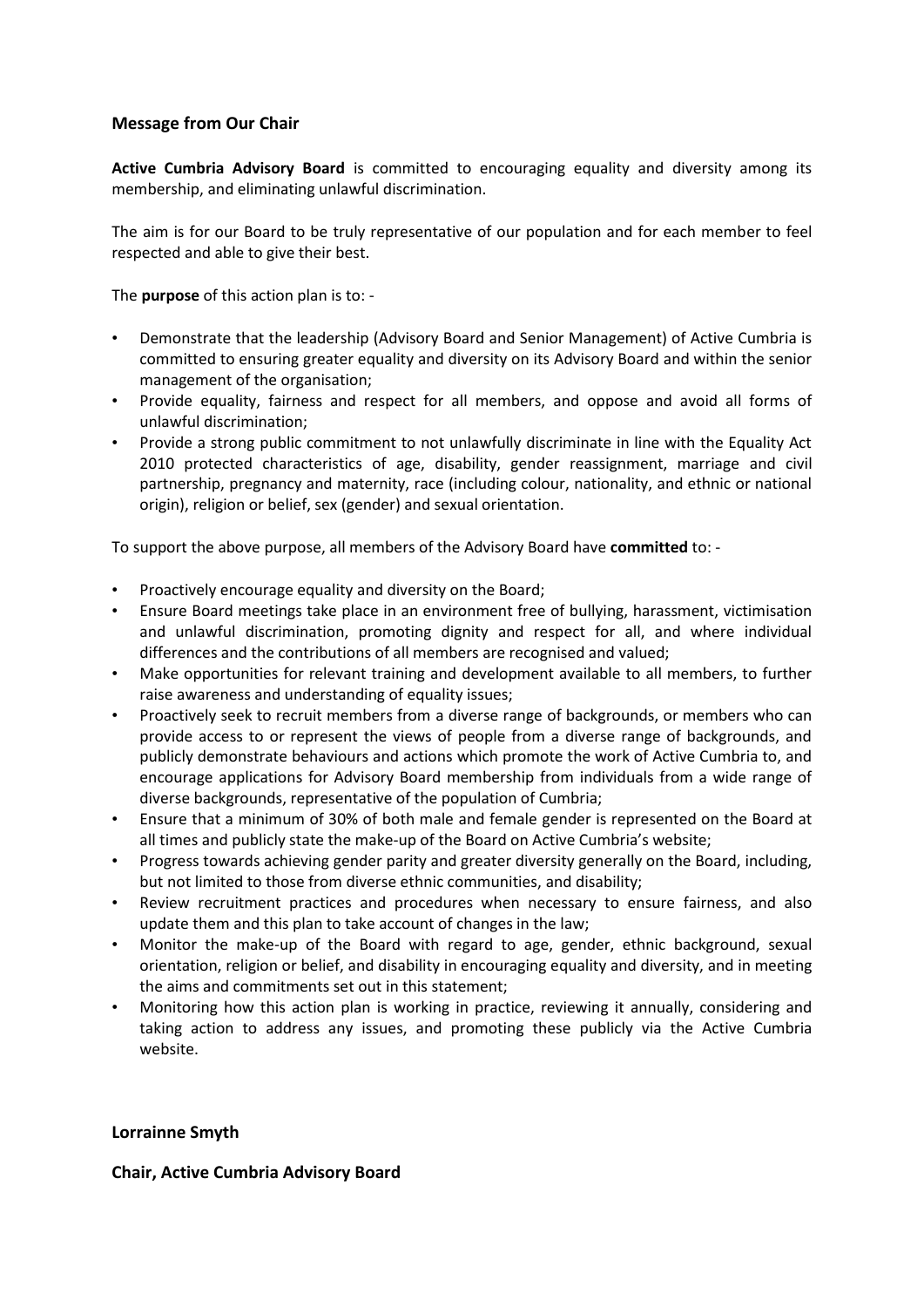| <b>Recruitment</b>                                                                                                                                                                                                                                                                                                                                                                                                                                                                             | <b>Code for Sports Governance</b>                                                                                                                                                                                                                                          |                                                                                                                                                   |                                                                                                                                                                                                                                       |                                                                                                                                                                                                                                                                                                                                                                                                                                                                                      |                                                                                                                                                                                                                     |                                                                                                                                              |                                                                                               |                                                                                                                                                                                                                                   |  |  |
|------------------------------------------------------------------------------------------------------------------------------------------------------------------------------------------------------------------------------------------------------------------------------------------------------------------------------------------------------------------------------------------------------------------------------------------------------------------------------------------------|----------------------------------------------------------------------------------------------------------------------------------------------------------------------------------------------------------------------------------------------------------------------------|---------------------------------------------------------------------------------------------------------------------------------------------------|---------------------------------------------------------------------------------------------------------------------------------------------------------------------------------------------------------------------------------------|--------------------------------------------------------------------------------------------------------------------------------------------------------------------------------------------------------------------------------------------------------------------------------------------------------------------------------------------------------------------------------------------------------------------------------------------------------------------------------------|---------------------------------------------------------------------------------------------------------------------------------------------------------------------------------------------------------------------|----------------------------------------------------------------------------------------------------------------------------------------------|-----------------------------------------------------------------------------------------------|-----------------------------------------------------------------------------------------------------------------------------------------------------------------------------------------------------------------------------------|--|--|
| How the organisation will attract an increasingly diverse<br>range of candidates                                                                                                                                                                                                                                                                                                                                                                                                               |                                                                                                                                                                                                                                                                            | 30% of each<br>Adopt a target of, and take<br>all appropriate actions to<br>encourage, a<br>board<br>gender on<br>minimum<br>Ë,<br>$\mathbf{Q}_n$ | generally on its board<br>progressing towards gender<br>parity and greater diversity<br>public commitment to<br>emonstrate a strong and                                                                                               | public commitment to<br>limited<br>LGB&T :<br>generally(including but not<br>imited to BAME, disability,<br><b>achieving</b><br>rogressing towards<br>chieving greater diversity<br><b>economic</b>                                                                                                                                                                                                                                                                                  | Req<br>maintain<br>diversity<br>taken to support and/or<br>Each organisation shall<br>identify proportionate and<br>appropriate actions to be<br>Demonstrate a strong and<br>targets<br>(as appropriate) the<br>gut | nformation<br>with its leadership<br>oster all aspects<br>he Board) about its<br>king<br>n (approved by<br>about its work to<br>of diversity | The<br>훔<br>ā<br>organisation prepared<br>I publish on its website<br>board shall ensure<br>Ë | ᄛ<br>nnual update on progress<br>gainst actions identified in<br>ह<br>mual update<br>rganisation<br>dishes on its website<br>formation (approved by<br>Board)<br>board shall ensure the<br>anisation prepared and<br>including an |  |  |
| Objective: Embed good diversity and inclusion practice<br>into our recruitment activities and decision making                                                                                                                                                                                                                                                                                                                                                                                  |                                                                                                                                                                                                                                                                            |                                                                                                                                                   |                                                                                                                                                                                                                                       |                                                                                                                                                                                                                                                                                                                                                                                                                                                                                      |                                                                                                                                                                                                                     |                                                                                                                                              |                                                                                               |                                                                                                                                                                                                                                   |  |  |
| processes                                                                                                                                                                                                                                                                                                                                                                                                                                                                                      |                                                                                                                                                                                                                                                                            |                                                                                                                                                   |                                                                                                                                                                                                                                       |                                                                                                                                                                                                                                                                                                                                                                                                                                                                                      |                                                                                                                                                                                                                     |                                                                                                                                              |                                                                                               |                                                                                                                                                                                                                                   |  |  |
| <b>Priorities</b>                                                                                                                                                                                                                                                                                                                                                                                                                                                                              |                                                                                                                                                                                                                                                                            | <b>Actions &amp; Progress</b>                                                                                                                     |                                                                                                                                                                                                                                       |                                                                                                                                                                                                                                                                                                                                                                                                                                                                                      | Person(s) Responsible                                                                                                                                                                                               |                                                                                                                                              | <b>Completion Date</b>                                                                        |                                                                                                                                                                                                                                   |  |  |
| <b>Short Term:</b><br>Ensure at least 30% of both male and female<br>gender represented on Advisory Board;<br>Advisory Board proactively engages with diverse<br>communities to ensure the work of Active<br>Cumbria and the Board is more widely known.<br><b>Medium Term:</b><br>Ensure at least 40% of both male and female<br>gender represented on Advisory Board;<br>Increase representation from diverse<br>communities and backgrounds on Advisory Board<br>from 0% to minimum of 10%. |                                                                                                                                                                                                                                                                            | with new members)<br>learning and sharing)                                                                                                        | going role, expectations identified at induction<br>Annual Stakeholder event to be used as an<br>opportunity to raise awareness with diverse<br>communities and representatives; (2019<br>equality and diversity organisations pulled | All Advisory Board members to advocate the work<br>of Active Cumbria with diverse communities; (On-<br>Stakeholder event held on 19.07.19 with equality<br>as the theme for the event $-70$ delegates, specific<br>event not held in 2020 and 2021 due to COVID-19,<br>however, 100 attendees at consultation sessions<br>held as part of new 5 year plan in February 2021,<br>2022 - 20 stakeholders representing a number of<br>together to discuss Tackling Inequalities Fund and | Chair<br>$\bullet$<br>Senior Manager (Operations)<br><b>Advisory Board Diversity</b><br>Champions (SJ + PK)                                                                                                         |                                                                                                                                              | April 2018<br>January 2021                                                                    |                                                                                                                                                                                                                                   |  |  |
| Long Term:<br>Work towards 50% of both male and female<br>gender on the Board by 2026                                                                                                                                                                                                                                                                                                                                                                                                          | All recruitment to be used as an opportunity to<br>diversify Advisory Board membership; (2018/19<br><b>March 2026</b><br>$recruitment - 2$ x female, 1 x male appointment,<br>current membership is 36% female, 64% male,<br>2020/21 recruitment 1 x female, 2 x male, 1 x |                                                                                                                                                   |                                                                                                                                                                                                                                       |                                                                                                                                                                                                                                                                                                                                                                                                                                                                                      |                                                                                                                                                                                                                     |                                                                                                                                              |                                                                                               |                                                                                                                                                                                                                                   |  |  |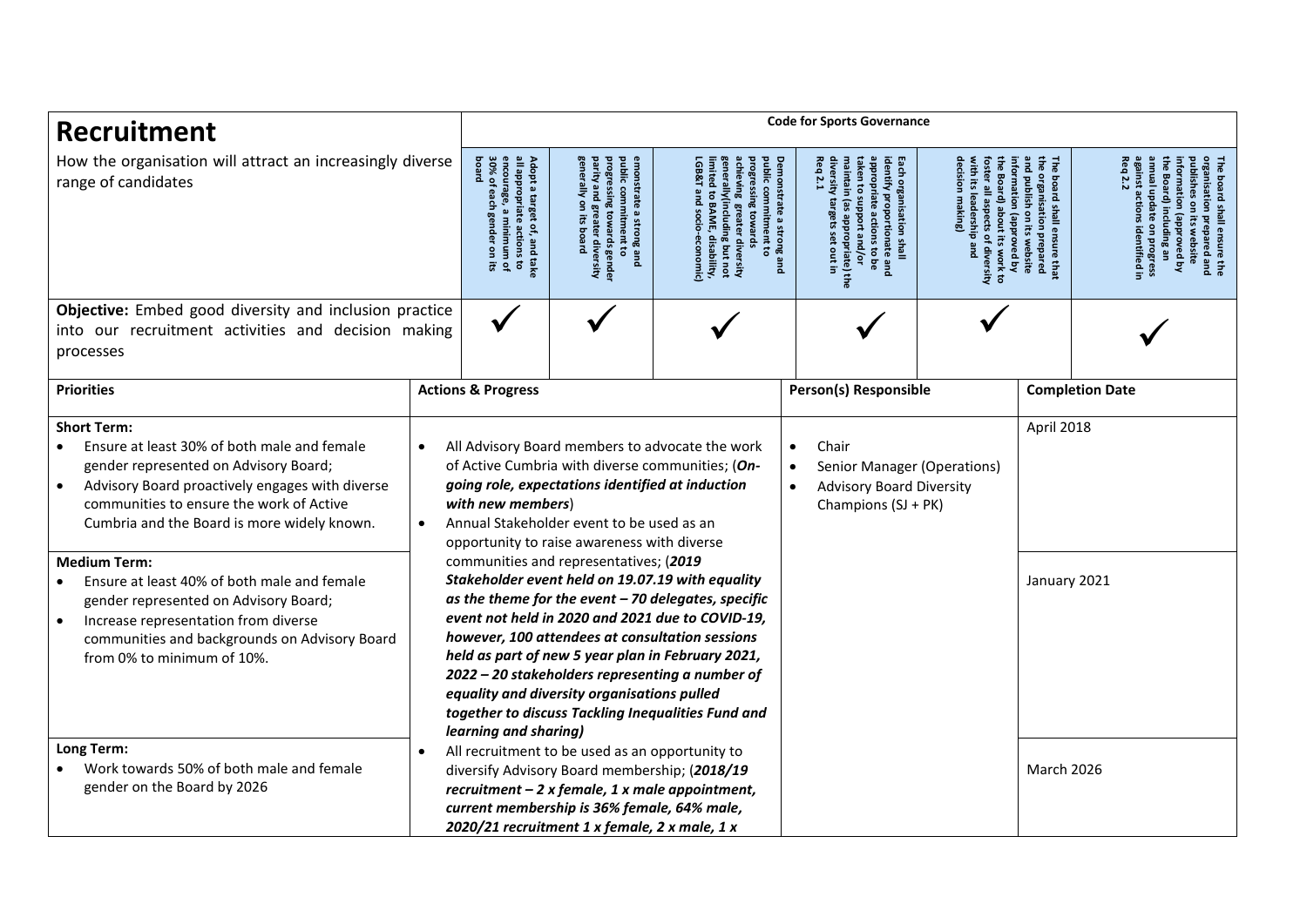| male from black African heritage (9% of Advisory               |
|----------------------------------------------------------------|
| Board membership), currently 36% female and                    |
| 64% male Advisory Board make-up, 2021/22                       |
| recruitment 1 x female, 2 x male. Current Board                |
| make up of independently recruited members, not                |
| including Ex-Officio members is 56% female, 44%                |
| male, including 1 x male from black African                    |
| heritage 8%)                                                   |
| Target advertising for recruitment to individuals<br>$\bullet$ |
| and organisation representing diverse                          |
| communities; (Specific organisations targeted                  |
| including a range of umbrella organisations for                |
| under-represented groups)                                      |
| Undertake analysis of all Advisory Board                       |
| recruitment, including: -                                      |
| 2018-19<br>$\circ$                                             |
| Where adverts are posted (range of<br>$\circ$                  |
| internal and external mechanisms used)                         |
| Number of applicants (7 applicants)<br>$\circ$                 |
| Demographics of applicants (2 x male, 5 x<br>$\circ$           |
| female applicants, full diversity                              |
| monitoring undertaken)                                         |
| 2020-21<br>$\circ$                                             |
| Where adverts are posted (range of<br>$\circ$                  |
| internal and external mechanisms used)                         |
| Number of applicants (6 <i>applicants</i> )<br>$\circ$         |
| Demographics of applicants (3 x male, 3 x<br>$\circ$           |
| female applicants, full diversity                              |
| monitoring undertaken)                                         |
| 2021-22<br>$\circ$                                             |
| Where adverts are posted (range of<br>$\circ$                  |
| internal and external mechanisms used)                         |
| Number of applicants (7 applicants)<br>$\circ$                 |
| Demographics of applicants (4 x male, 3 x<br>$\circ$           |
| female applicants, full diversity                              |
| monitoring undertaken)                                         |
|                                                                |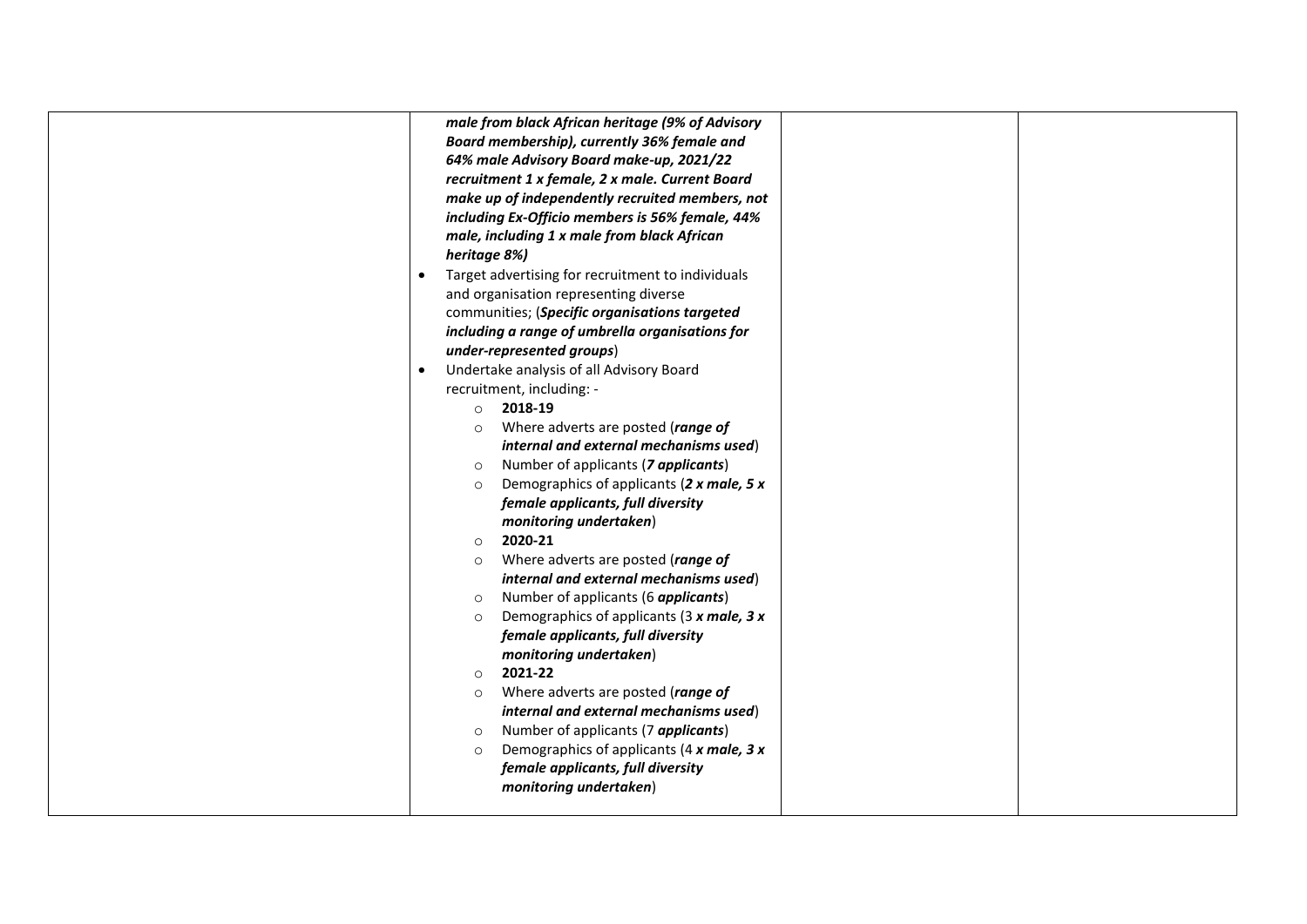| <b>Engagement</b>                                                                                                                                                                                                                                                                                                                                                                                                                                                                                                                                                                                                                                         | <b>Code for Sports Governance</b> |                                                                                                                            |                                                                                                                                                                                                                                                                                                                                                                                                                                                                                                                                                                                                                                                           |                                                                                                                                                                                                            |                                                                                                                                                                                                                                                |                                                                                                                                                                                                                                                                            |                        |                                                                                                                                                                                                                                                                            |  |
|-----------------------------------------------------------------------------------------------------------------------------------------------------------------------------------------------------------------------------------------------------------------------------------------------------------------------------------------------------------------------------------------------------------------------------------------------------------------------------------------------------------------------------------------------------------------------------------------------------------------------------------------------------------|-----------------------------------|----------------------------------------------------------------------------------------------------------------------------|-----------------------------------------------------------------------------------------------------------------------------------------------------------------------------------------------------------------------------------------------------------------------------------------------------------------------------------------------------------------------------------------------------------------------------------------------------------------------------------------------------------------------------------------------------------------------------------------------------------------------------------------------------------|------------------------------------------------------------------------------------------------------------------------------------------------------------------------------------------------------------|------------------------------------------------------------------------------------------------------------------------------------------------------------------------------------------------------------------------------------------------|----------------------------------------------------------------------------------------------------------------------------------------------------------------------------------------------------------------------------------------------------------------------------|------------------------|----------------------------------------------------------------------------------------------------------------------------------------------------------------------------------------------------------------------------------------------------------------------------|--|
| Ensuring that your organisation's commitment to<br>diversity is communicated through internal practices and<br>externally                                                                                                                                                                                                                                                                                                                                                                                                                                                                                                                                 |                                   | 30% of each gender on its<br>board<br>Adopt a target of, and take<br>all appropriate actions to<br>encourage, a minimum of | generally on<br>public<br>public commitment to<br>progressing towards gender<br>parity and greater diversity<br>Demonstrate a strong and<br>$\overline{\vec{a}}$<br>poard                                                                                                                                                                                                                                                                                                                                                                                                                                                                                 | public<br>generally(including but not<br>limited to BAME, disability,<br>LGB&T and socio-economic)<br>achieving greater diversity<br>Demonstrate a strong and<br>ublic commitment to<br>rogressing towards | Req<br>diversity<br>maintain<br>taken to support and/or<br>appropriate actions to<br>Each organisation shall<br>identify proportionate<br>2.1<br>targets<br>(as appropriate) the<br>set<br>lishall<br>out in<br>$\overline{\mathbf{g}}$<br>pue | decision<br>aug<br>the organisation<br>ド<br>the Board) about its work to<br>ā<br>with its<br>oster all aspects of diversity<br>rmation<br>I publish<br>board shall ensure that<br>leadership<br>making)<br>$\mathsf{S}$<br>pano.dde)<br>on prepared<br>i its website<br>्र |                        | annual update<br>The board shall ensure the<br>organisation prepared and<br>he Board)<br>nformation (approved by<br>igainst<br>iblishes on<br>actions<br>including<br>$\overline{\mathfrak{m}}$<br>e on progress<br>s identified in<br>website<br>$\mathbf{\underline{e}}$ |  |
| Objective: Embed good diversity practices into our<br>communication and engagement activities                                                                                                                                                                                                                                                                                                                                                                                                                                                                                                                                                             |                                   |                                                                                                                            |                                                                                                                                                                                                                                                                                                                                                                                                                                                                                                                                                                                                                                                           |                                                                                                                                                                                                            |                                                                                                                                                                                                                                                |                                                                                                                                                                                                                                                                            |                        |                                                                                                                                                                                                                                                                            |  |
| <b>Priorities</b>                                                                                                                                                                                                                                                                                                                                                                                                                                                                                                                                                                                                                                         |                                   | <b>Actions &amp; Progress</b>                                                                                              |                                                                                                                                                                                                                                                                                                                                                                                                                                                                                                                                                                                                                                                           |                                                                                                                                                                                                            | Person(s) Responsible                                                                                                                                                                                                                          |                                                                                                                                                                                                                                                                            | <b>Completion Date</b> |                                                                                                                                                                                                                                                                            |  |
| <b>Short Term:</b><br>Appoint Advisory Board Diversity Champions as<br>required; (Sam Joughin, plus Paul Kasiera<br>appointed to role January 2021)<br>Adopt the Advisory Board Diversity Action Plan;<br>Ensure Advisory Board member details are<br>published on the Active Cumbria website;<br>Ensure Advisory Board Diversity Action Plan and<br>progress is published on Active Cumbria website;<br>Ensure Advisory Board agendas and minutes are<br>available on the Active Cumbria Website;<br>Ensure Diversity statement is included within<br>Active Cumbria Annual Report;<br>Provide diversity training to existing Advisory<br>Board members. |                                   | <b>Strategic Policy Advisor)</b><br><b>Recruitment section)</b>                                                            | Ensure diversity is a regular item on Advisory Board<br>agendas; (Equality a specific agenda item on<br>forward plan for September meeting annually,<br>specific awareness raising session delivered to<br>Board in February 2019 via Joel Rasbash, CCC<br>Proactively identify potential new Advisory Board<br>members from diverse backgrounds; (See<br>As part of the annual skills audit consider gaps in<br>knowledge around diversity; (specific reference<br>added to skills audit questionnaire)<br>Continue to ensure diversity statements are<br>contained within key Active Cumbria publications.<br>(Referenced in 3 & 5-Year Plan, Workforce |                                                                                                                                                                                                            | <b>Advisory Board Champion</b><br>All Board Member<br>All Officers                                                                                                                                                                             |                                                                                                                                                                                                                                                                            | April 2018             |                                                                                                                                                                                                                                                                            |  |
| <b>Medium Term:</b><br>Ensure new Advisory Board members receive<br>diversity training as required;<br>Further develop relationships with a wider range<br>of individuals and organisations representing<br>diverse communities;<br>Ensure Diversity Action Plan is reviewed by the                                                                                                                                                                                                                                                                                                                                                                       | $\bullet$                         | across Cumbria.                                                                                                            | Framework, Annual Report, Governance<br>Documents, About us section of website)<br>Unconscious bias training delivered to all Advisory<br>Board members February 2020.<br>On-going work of Active Cumbria to engage and<br>work with a wide range of diversity organisations                                                                                                                                                                                                                                                                                                                                                                              |                                                                                                                                                                                                            |                                                                                                                                                                                                                                                |                                                                                                                                                                                                                                                                            |                        | September 2019                                                                                                                                                                                                                                                             |  |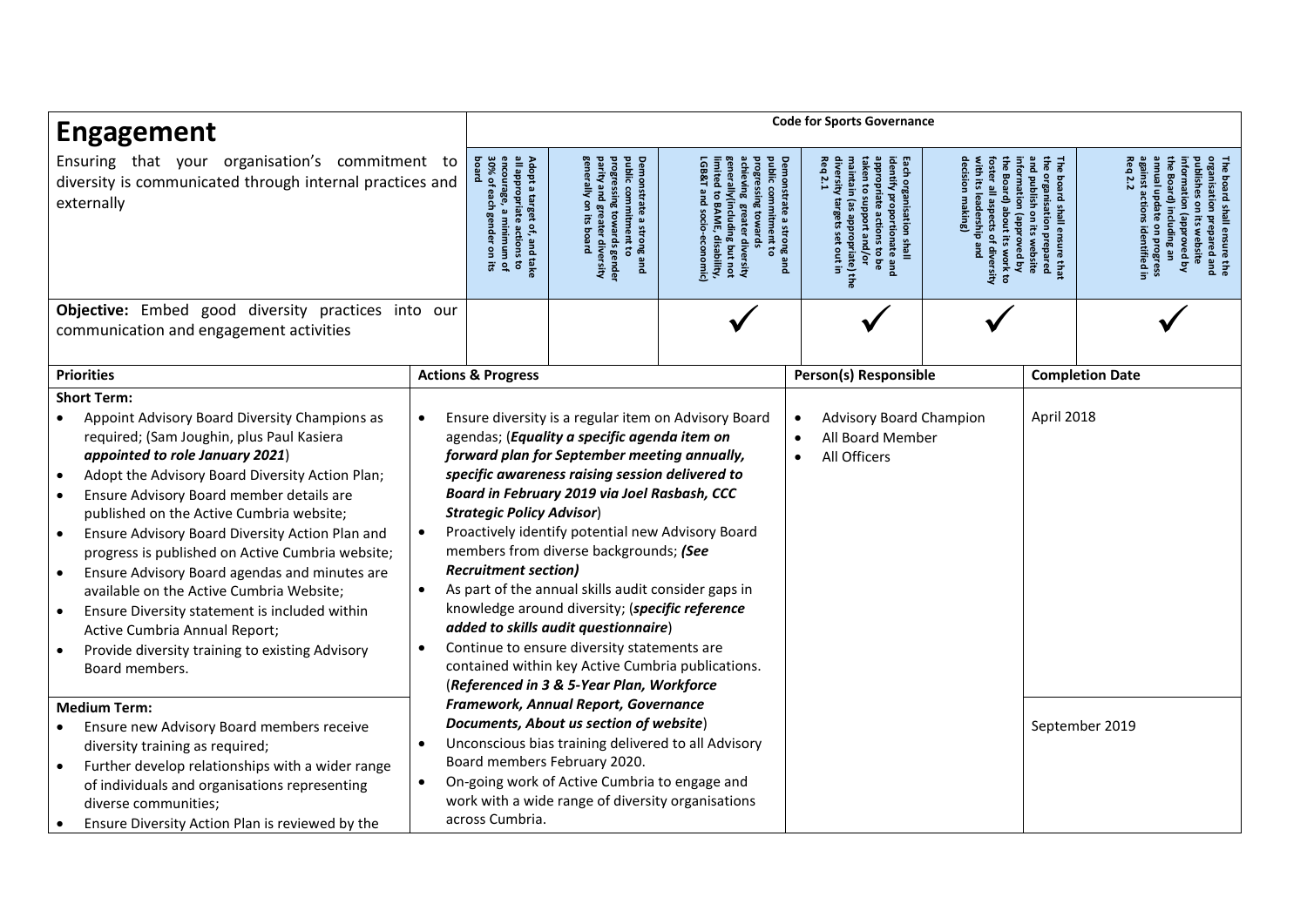| Advisory Board on an annual basis;<br>Long Term:<br>Monitor and review the Diversity Action Plan on<br>an annual basis, taking account of new legislation<br>or requirements of the Code for Sports<br>Governance. | Further opportunity to increase reach into diversity<br>organisations through the work on the Tackling<br>Inequalities Fund programme.<br>Diversity Action Plan reviewed by Advisory Board on<br>annual basis. (August 2018, May 2019, September | June 2021 |
|--------------------------------------------------------------------------------------------------------------------------------------------------------------------------------------------------------------------|--------------------------------------------------------------------------------------------------------------------------------------------------------------------------------------------------------------------------------------------------|-----------|
|                                                                                                                                                                                                                    | 2020)<br>Gendered Intelligence Trans Awareness Training<br>held April 2021 and planned for Advisory Board May<br>2022.<br>Signed up to the Sporting Equals Charter for Sport<br>October 2020.                                                    |           |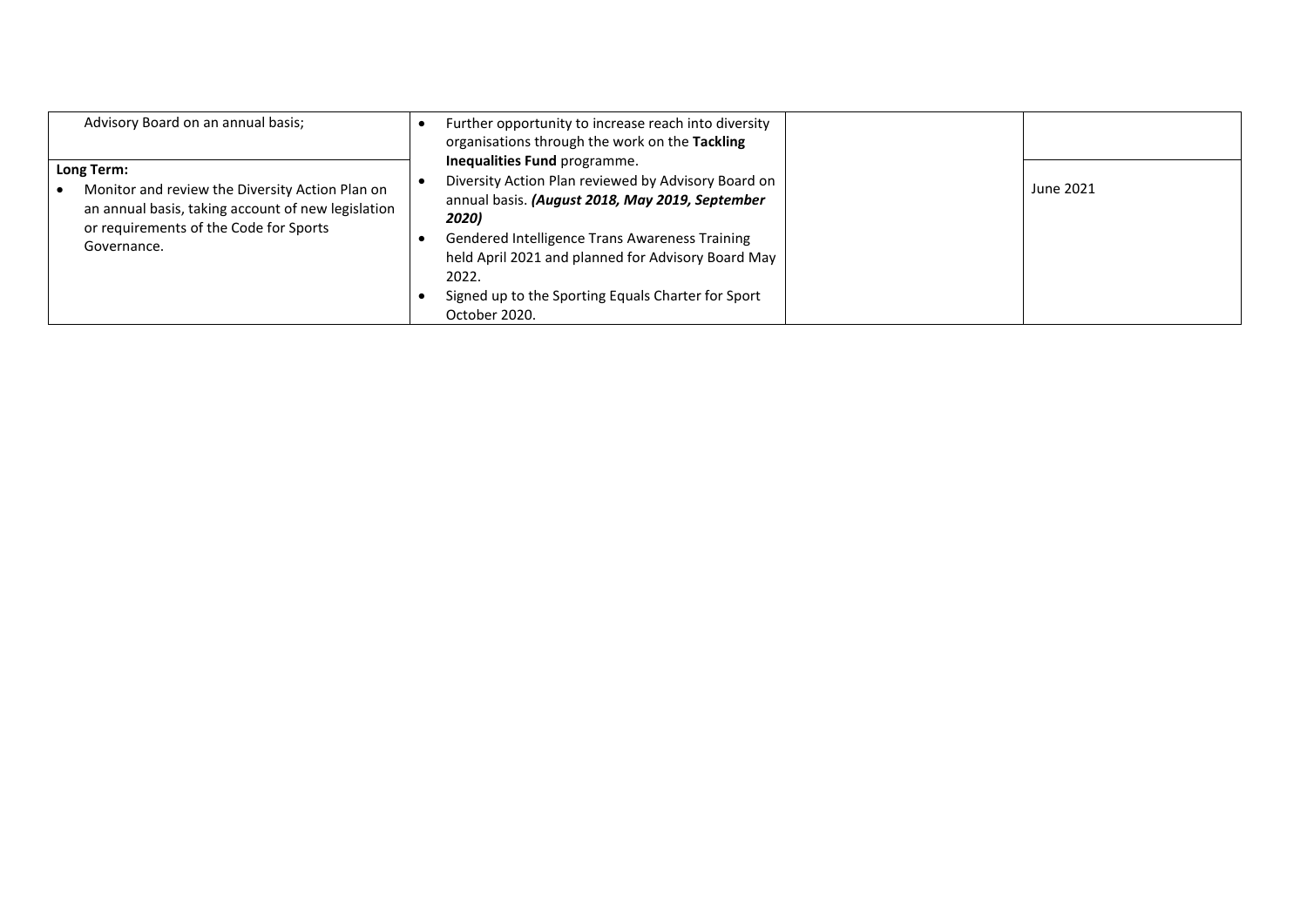| <b>Progressing talent from Within</b>                                                                                                                                                                                                                                                                                                                                                                                          |                | <b>Code for Sports Governance</b>                                                                                                                                                                                      |                                                                                                                                                                                                                                                                                                                                                                                                                                 |                                                                                                                                                                                                                                                                                                                                                                                                               |                                                                                                                                                                                                                                                |                                                                                                                                                                                                                                                                            |  |                                                                                                                                                                                                                            |  |  |  |
|--------------------------------------------------------------------------------------------------------------------------------------------------------------------------------------------------------------------------------------------------------------------------------------------------------------------------------------------------------------------------------------------------------------------------------|----------------|------------------------------------------------------------------------------------------------------------------------------------------------------------------------------------------------------------------------|---------------------------------------------------------------------------------------------------------------------------------------------------------------------------------------------------------------------------------------------------------------------------------------------------------------------------------------------------------------------------------------------------------------------------------|---------------------------------------------------------------------------------------------------------------------------------------------------------------------------------------------------------------------------------------------------------------------------------------------------------------------------------------------------------------------------------------------------------------|------------------------------------------------------------------------------------------------------------------------------------------------------------------------------------------------------------------------------------------------|----------------------------------------------------------------------------------------------------------------------------------------------------------------------------------------------------------------------------------------------------------------------------|--|----------------------------------------------------------------------------------------------------------------------------------------------------------------------------------------------------------------------------|--|--|--|
| A focus on developing a strong internal pipeline of diverse<br>talent to populate decision making and other structures.                                                                                                                                                                                                                                                                                                        |                | board<br>all appropriate actions to<br>encourage, a minimum of<br>Adopt<br>30%<br>$\overline{a}$<br>$\boldsymbol{\omega}$<br>each<br>target<br><b>gender</b><br>$\widetilde{\sigma}$<br>and take<br>$\mathsf S$<br>ಕ್ಷ | generally on<br>public<br>parity and<br>Demonstrate<br>rogressing towards gende<br>commitment to<br>greater diversity<br>its board<br>a strong and                                                                                                                                                                                                                                                                              | public commitment to<br>progressing towards<br>generally(including but not<br><b>LGB&amp;</b><br>imited<br>ieving<br>BAME,<br>greater diversity<br>socio-economic<br>disability,                                                                                                                                                                                                                              | Demonstrate a strong<br>diversity targets<br>appropriate actions to b<br>taken to support and/or<br>Each organisation shall<br>maintain (as appropriate) the<br>dentify proportionate and<br>Set<br>aut<br>gnd<br>$\overline{\mathbf{g}}$<br>Б | ្តូ<br>decision making)<br><b>The board shall ensure that</b><br>nformation<br>vith its leadership<br>he Board) about its work to<br>he organisation prepared<br>nd publish on its website<br>all aspects<br>(approved by<br>$\overline{\mathcal{C}}$<br>gind<br>diversity |  | keq<br><b>Bainst</b><br>nnual update<br>formation (approved by<br>blishes on<br>Board)<br>2.2<br>board shall ensure the<br>nisation prepared and<br>actions<br>including an<br>its website<br>on progress<br>identified in |  |  |  |
| Objective: Embed good diversity practices into our talent<br>development activities                                                                                                                                                                                                                                                                                                                                            |                |                                                                                                                                                                                                                        |                                                                                                                                                                                                                                                                                                                                                                                                                                 |                                                                                                                                                                                                                                                                                                                                                                                                               |                                                                                                                                                                                                                                                |                                                                                                                                                                                                                                                                            |  |                                                                                                                                                                                                                            |  |  |  |
| <b>Priorities</b>                                                                                                                                                                                                                                                                                                                                                                                                              | <b>Actions</b> |                                                                                                                                                                                                                        |                                                                                                                                                                                                                                                                                                                                                                                                                                 |                                                                                                                                                                                                                                                                                                                                                                                                               | <b>Person(s) Responsible</b>                                                                                                                                                                                                                   | <b>Completion Date</b>                                                                                                                                                                                                                                                     |  |                                                                                                                                                                                                                            |  |  |  |
| <b>Short Term:</b><br>Ensure compliance with the Code for Sports<br>Governance;<br>Increase our awareness of the diverse<br>communities in Cumbria through locality working<br>practices;<br><b>Medium Term:</b><br>Identify potential future Advisory Board members<br>from diverse backgrounds;<br>Ensure that Active Cumbria proactively engage<br>prospective employees from a wide range of<br>backgrounds.<br>Long Term: | $\bullet$      | recruitment section)                                                                                                                                                                                                   | Identify individuals and organisations who work with<br>and staffing structure within networks and agencies<br>working with diverse communities. (Vacancies<br>promoted across a range of internal and external<br>21 recruitment 3 x individuals specifically around<br>from black African heritage, 2021-22 recruitment 3 x<br>individuals, $1 x$ member with older adults focus, $1 x$<br>member with women and girls focus) | diverse communities in Cumbria, and connect with them<br>to achieve our ambitions; (On-going expectation from<br>all Board members, outlined during induction, see also<br>Proactively advertise vacancies for the Advisory Board<br>platforms, and specifically at umbrella organisations<br>engaging with under-represented communities, 2020-<br>inclusivity recruited 2 x work with individuals, 1 x male | Chair<br>$\bullet$<br><b>Advisory Board Diversity</b><br>$\bullet$<br>Champion<br>All Staff<br>$\bullet$                                                                                                                                       |                                                                                                                                                                                                                                                                            |  | April 2018<br>September 2019<br>On-going                                                                                                                                                                                   |  |  |  |